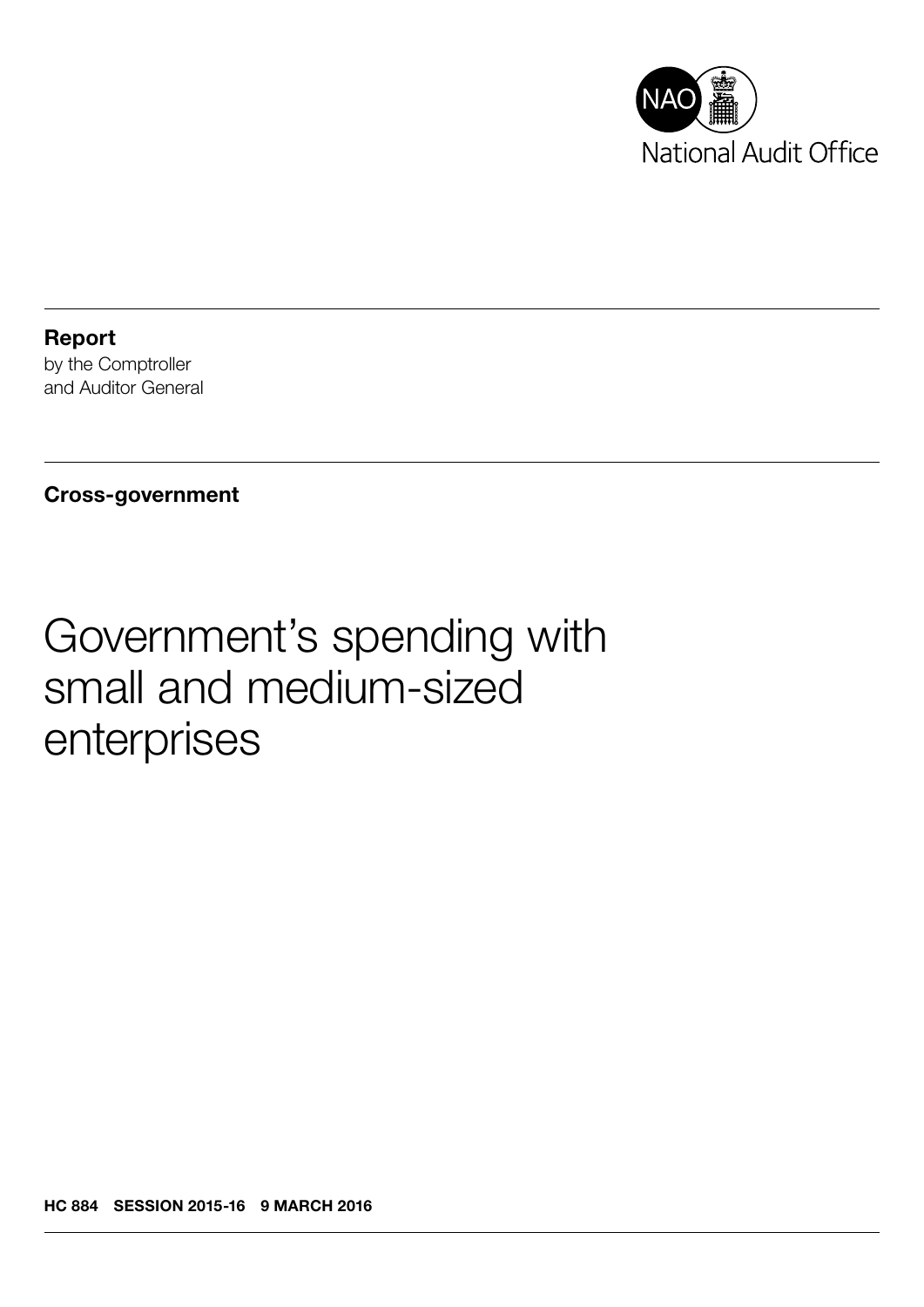## Key facts

## 27%

proportion of the government's reported procurement spending that reached small and medium-sized enterprises (SMEs) in 2014-15 (Cabinet Office estimate)

£4.9bn government's reported procurement spending directly with SMEs

in 2014-15

## Unknown

number of SMEs working on government contracts

| 25%     | aspiration for government's level of procurement spending<br>to reach SMEs by 2015                                                                                                              |
|---------|-------------------------------------------------------------------------------------------------------------------------------------------------------------------------------------------------|
| 8 of 17 | number of central government departments that reported<br>exceeding the government's aspiration in 2014-15                                                                                      |
| 19%     | proportion of the Ministry of Defence's procurement spending<br>that reached SMEs in 2014-15 (the Ministry of Defence is currently<br>responsible for 44% of government's procurement spending) |
| 33%     | government's target for the level of procurement spending to<br>reach SMEs by 2020                                                                                                              |
| 4       | the number of different methods government has used to estimate<br>its spending with SMEs in the last five years                                                                                |
| 60%     | proportion of government's spending with SMEs that was via another,<br>larger, contractor to SMEs in their supply chains (indirect spending)                                                    |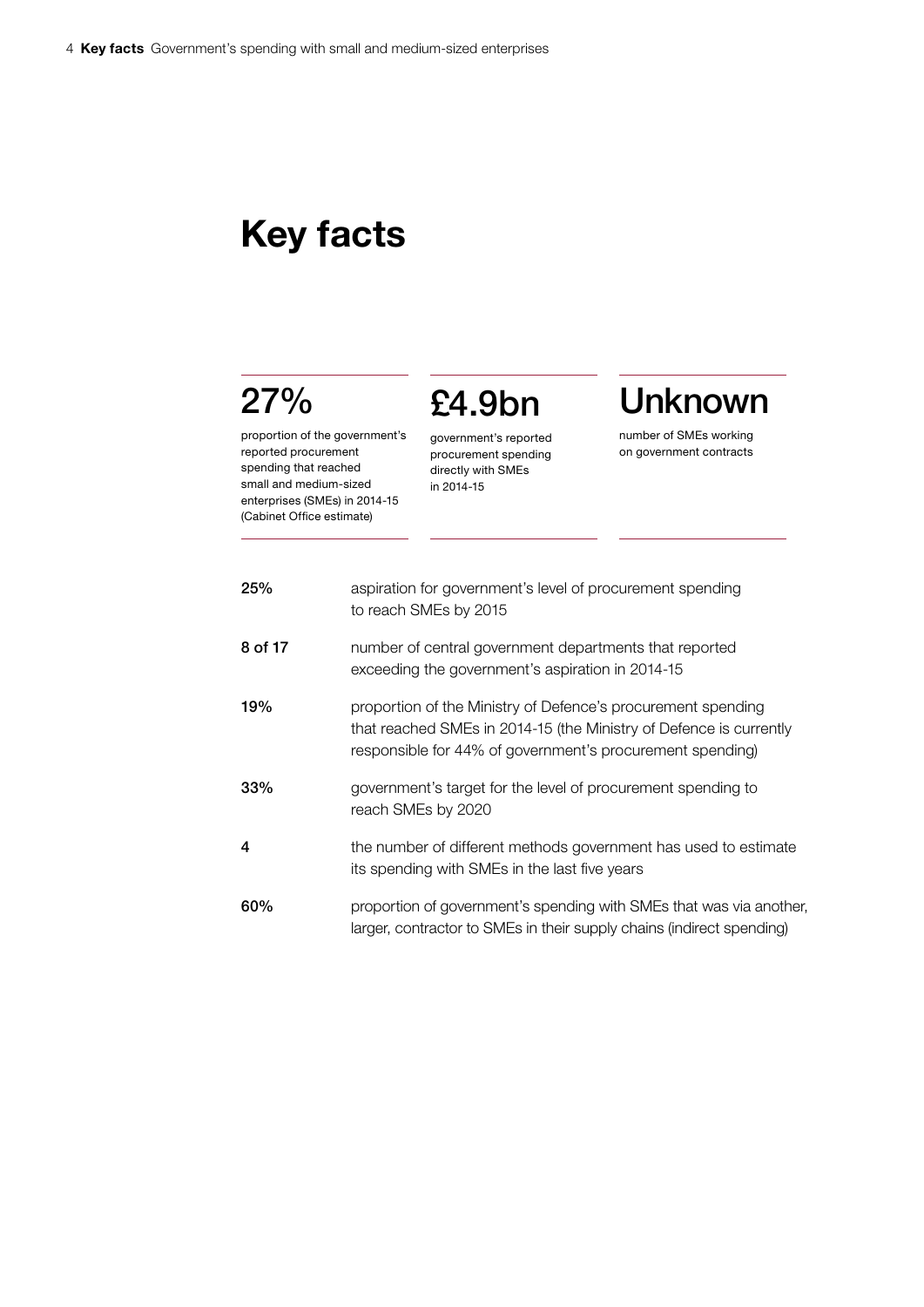## **Summary**

1 Each year, the government spends around £45 billion on goods and services supplied by non-public sector organisations. Increasing the proportion of this spending that reaches small and medium-sized enterprises (SMEs) was a key priority within government's procurement policy over the past five years. In 2010, the government announced an aspiration for 25% of the spending to go to SMEs by 2015. In August 2015, the government announced that it would extend this target to 33% by 2020. The target covers both direct contracts with SMEs and spending that reaches SMEs indirectly (where the government's contract is with a larger provider that subcontracts SMEs as part of its supply chain).

2 The Department for Business, Innovation & Skills (BIS) estimates that there are currently 5.4 million SMEs operating in the UK. Most are private sector businesses, but the definition includes many voluntary, community and social enterprise (VCSE) organisations. Government uses the European Commission's definition of an SME, which defines it as an entity engaged in economic activity that:

- employs fewer than 250 people; and
- has annual turnover less than or equal to 50 million euros (£39 million); or
- has a balance sheet total of less than or equal to 43 million euros (£33 million).

3 The Cabinet Office's Crown Commercial Service (CCS) is responsible for the government's commercial policies. This includes leading on government's SME procurement policy. By increasing government's use of SMEs, the CCS aims to increase competition and innovation for public sector contracts. It intends to do this by:

- monitoring government's spending with SMEs, against its target; and
- identifying and removing barriers that SMEs face when bidding for government contracts.

4 Individual contract awards are decided by the government department awarding the contract. By identifying and removing the barriers faced by SMEs across government, the CCS aims to make it easier for SMEs to do business with government. As this becomes easier, the CCS expects more SMEs to bid for government contracts, increasing competition for work and leading to better value for the public sector.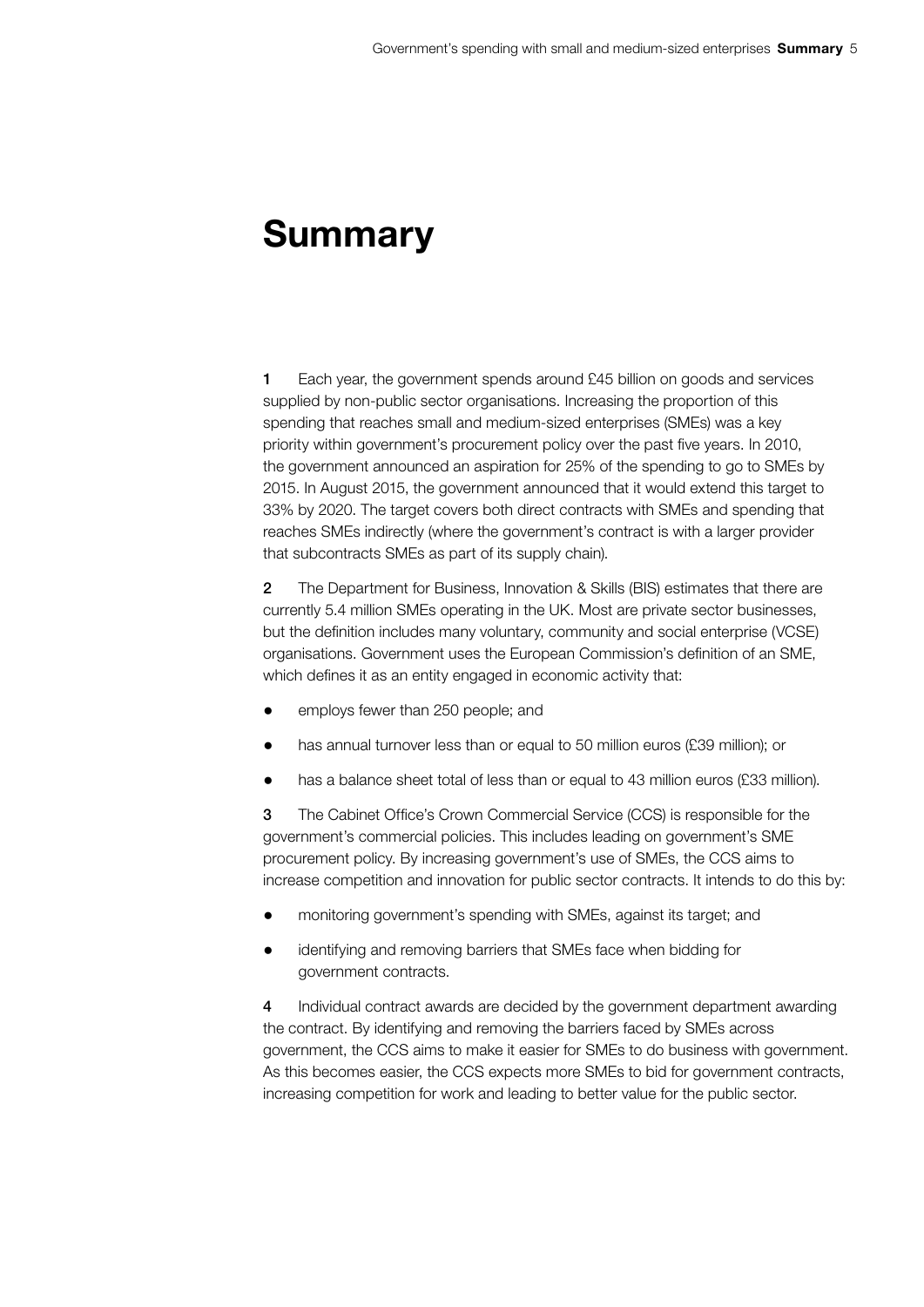## Scope of this report

5 This report looks at what government is doing to make the public sector marketplace more accessible to SMEs. It focuses particularly on the action government took to achieve its aspiration of 25% by 2015 and early plans to achieve the 2020 target. The report sets out:

- central government's progress in increasing the government's use of SMEs;
- efforts to remove the barriers that SMEs face when bidding for government contracts; and
- the challenges for government of realising the benefits of using SMEs.

6 We did not audit the value for money offered by SMEs compared with other providers for individual contracts. Appendix One explains our methodology.

### Key findings

The government's use of SMEs

7 For many years, government has sought to harness the potential benefits of involving SMEs in the public sector marketplace. The departments we met agreed that SMEs can offer a number of benefits to the public sector, compared with other providers. For example, offering more flexibility, innovative approaches and better value for money due to lower overhead costs. The Cabinet Office told us that SMEs, particularly VCSEs, can offer value in terms of local investment and improved social outcomes. Although government set its first target for spending with SMEs in 2010, the underlying policy is not new. Government has sought to increase its work with SMEs for similar reasons since the 1990s (paragraphs 1.5 to 1.9 and Figure 1).

8 In order to track performance, the CCS has made improvements to the understanding government has about its spending with SMEs. The number of bodies involved and different data systems have made it difficult to develop reliable estimates of government's spending with SMEs in the past. The CCS has worked with departments to improve the quality of government's information about SME spending. For example, it introduced a survey of large suppliers in 2011-12, in order to develop an indicative estimate of the amount government spends with SMEs through the supply chain. It has continued to refine the methodology each year up to 2015 (paragraphs 1.18 to 1.20).

9 In February 2015, government reported that it had met its 2010 SME spending target a year early. The Cabinet Office estimated that 26% of government spending reached SMEs in 2013-14, surpassing its 2010 aspiration of 25%. It estimates that government further increased its spending with SMEs the next year, to 27% of total procurement spending. The CCS reported that departments spent £4.9 billion directly with SMEs in 2014-15 and that a further £7.3 billion reached SMEs through supply chains (paragraphs 1.10 to 1.15 and Figure 2).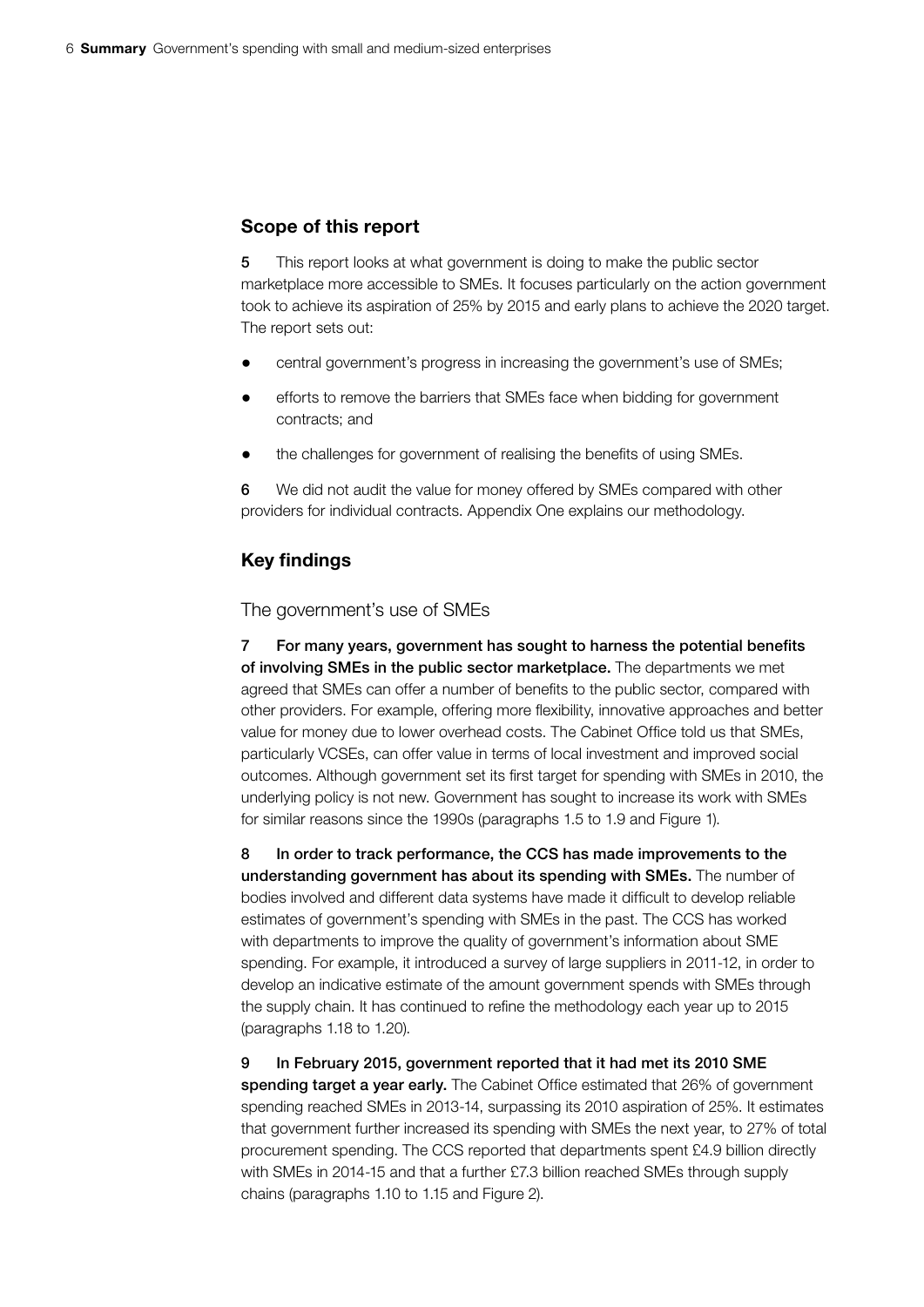10 However, we cannot be certain that the amount government spends with SMEs has increased over the last Parliament. The reported annual increases in spending with SMEs happened in parallel with the CCS' work to improve government's understanding of its spending with SMEs. As a result, we do not know how much of the reported increase is due to the changes in approach and how much is an actual increase in SME activity. For indirect spending, the Cabinet Office has surveyed a larger group of providers each year since 2011-12 so annual figures are not comparable. The CCS' methodology for direct spending has not changed since 2011-12, but we cannot be certain that numbers are directly comparable due to the structure of the underlying data (paragraphs 1.6, 1.16 and Figure 3).

11 Increasing SME spending further by 2020 will be challenging. The government has set a new target for 33% of spending to reach SMEs by 2020. Whether it reaches this will depend heavily on the Ministry of Defence (MoD), which is currently responsible for 44% of central government procurement. In 2014-15, 19% of the MoD's procurement spend reached SMEs. The other 16 departments collectively reported 33% of spending reaching SMEs. The MoD told us it will be challenging to increase its SME spending further by 2020. It has already committed large proportions of its annual spending and is unlikely to be letting many further large contracts during the current parliament (paragraphs 1.21, 1.22 and Figures 2 and 4).

Progress in removing barriers SMEs face when bidding for contracts

12 The government has introduced initiatives to reduce the barriers faced by SMEs when bidding for public sector work. In 2011, the Cabinet Office launched a package of measures aiming to make sure that SMEs were better able to compete for government contracts. The Cabinet Office identified barriers such as the poor visibility of opportunities and burdensome pre-qualification requirements. It has launched initiatives aimed at reducing these barriers. For example, government has abolished pre-qualification questionnaires for low-value contracts and departments are now required to use Contracts Finder (a portal for advertising government tenders, first launched in 2011). Furthermore, the Social Value Act 2012 requires commissioners to consider wider social, economic and environmental benefits in procurement processes, which is often thought to benefit VCSEs in particular (paragraphs 2.2 to 2.21 and Appendix Three).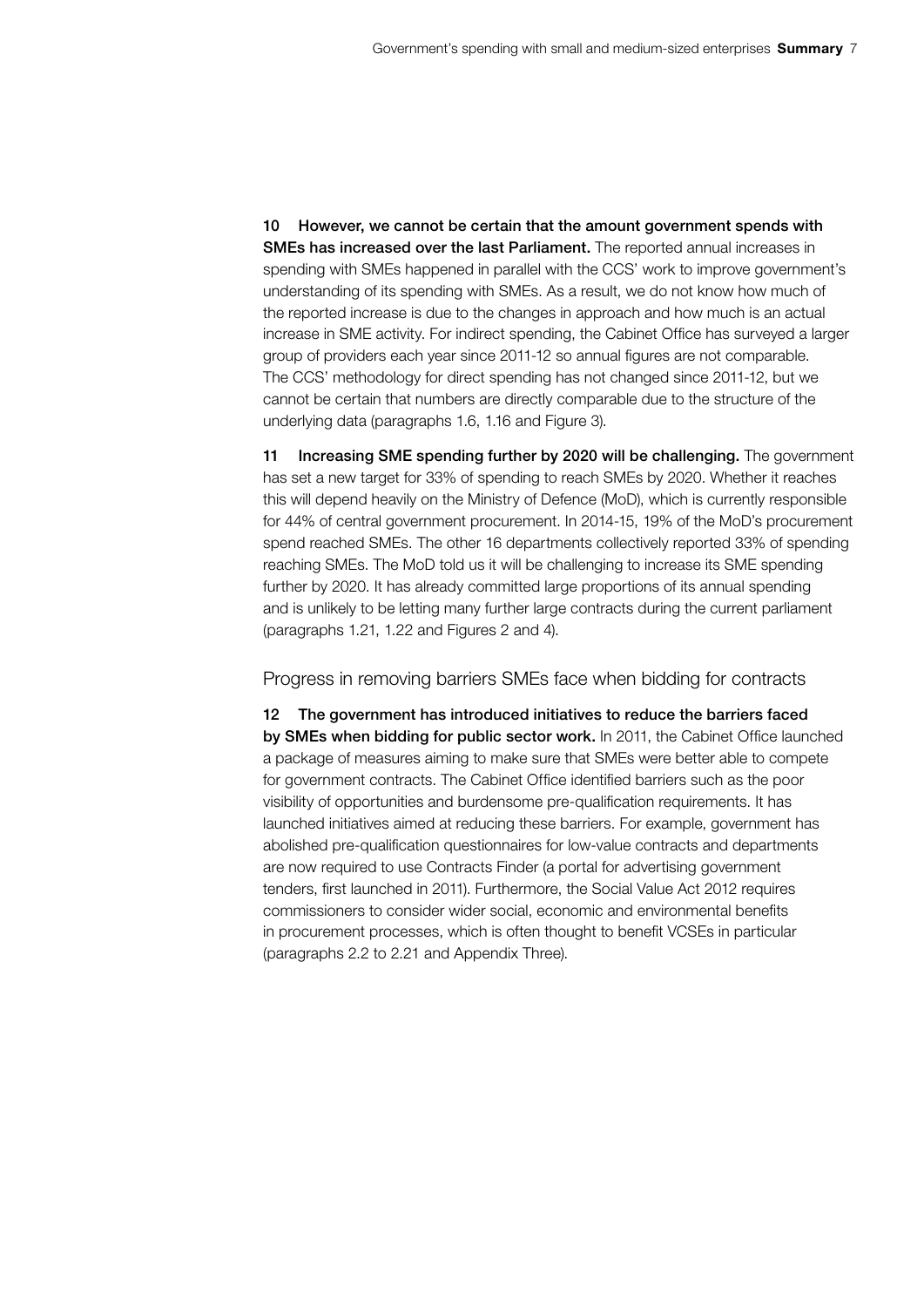13 But SMEs still face barriers. SMEs told us the government initiatives had resulted in positive changes but, in practice, are still not sufficient to ensure that more work flows to SMEs. For example, the centrally-led initiatives depend on individual commissioning teams in departments choosing to implement them. The barriers most commonly cited by SMEs – and echoed by government departments – have not significantly changed. They include:

- **Transparency of information:** SMEs struggle to find contracting opportunities and have difficulty identifying where to go to for support.
- **Departmental appetite for risk:** Commissioners may be wary of using SMEs that have no financial track record or parent company guarantee.
- Disproportionate bidding requirements: SMEs often do not have the resources to complete lengthy tender documentation.
- Capability of commissioners: Commissioners who lack commercial expertise can be more risk averse. They are less likely to seek out innovative approaches or take social value into account.
- **Delays in payments:** SMEs are less likely to have the financial capacity to absorb delays in payment and may struggle to manage their cash flow (paragraphs 2.26, 2.27, Figure 6 and Appendix Three).

#### Achieving the benefits of using SMEs in delivery

14 Commissioners must balance the government's aspirations for using SMEs with other conflicting priorities. Most contracting decisions are made by commissioners across government, rather than by the CCS. The SME agenda is only one part of significant ongoing changes in the way the government does business with its providers. Some of these trends may make it harder for SMEs to win contracts as commissioners seek to balance different government priorities in decisions about contracts, including:

#### Reductions in commissioner capacity

Our recent reports have highlighted gaps in government's commercial capability. Most government departments plan to make further cuts by 2020, which is likely to affect capacity in commercial teams. Departments' efforts to improve the way they manage contracts has focused on larger contractors. Government has not yet set out how it will manage smaller contractors. Departments may rely on larger contractors (prime contractors) to manage supply chains on their behalf so commissioners only have one contract to manage rather than many. In recent years, government has extended this model to new areas of spending, such as estates management and learning and development. This trend is likely to continue if spending cuts reduce the capacity of commissioning teams to manage a larger number of contracts (paragraphs 3.4 to 3.8).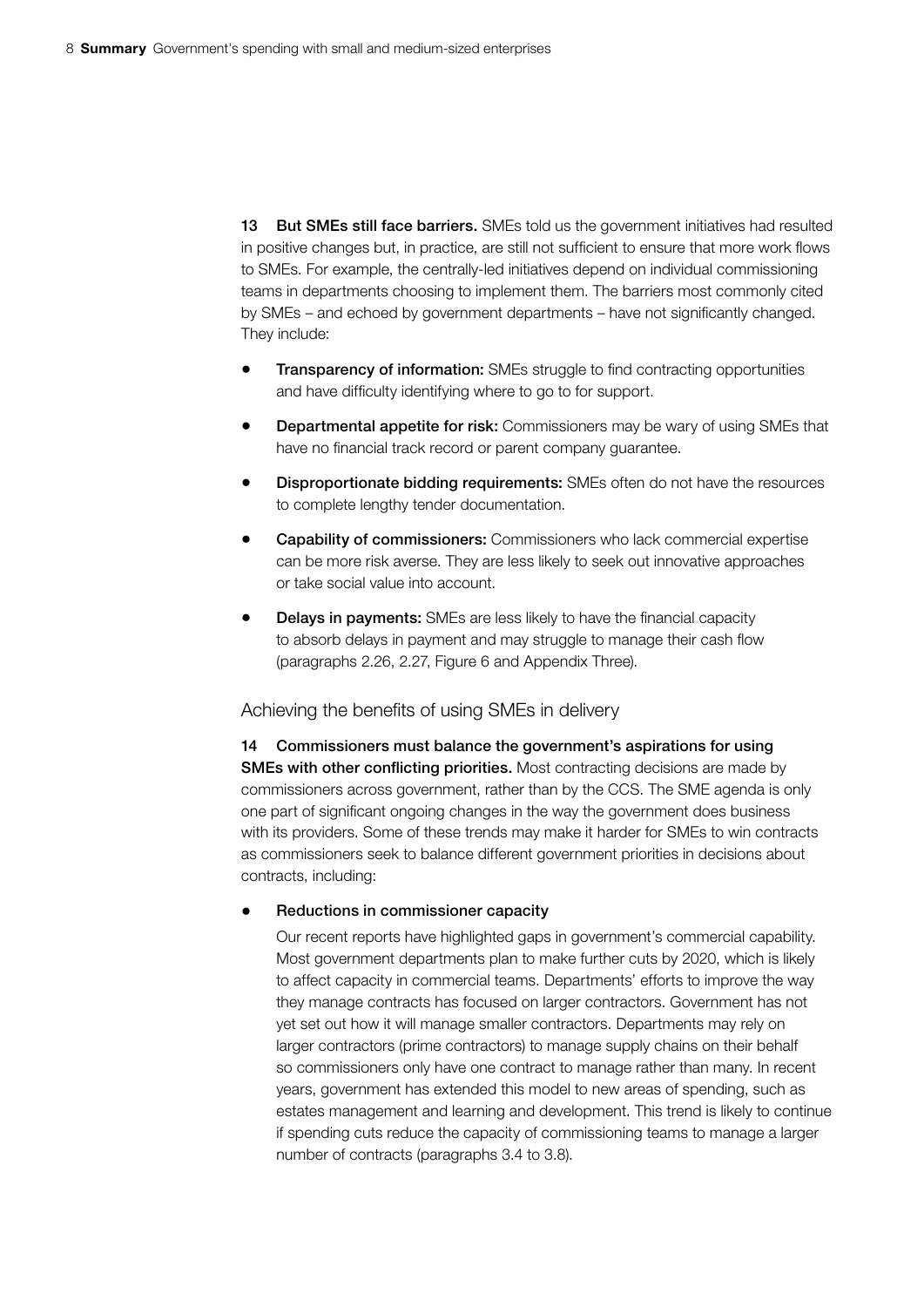#### • Greater use of government's collective buying power

In many areas of government, particularly for common goods and services (such as office supplies and training), government is increasingly merging the spending of different departments and using its collective buying power to simplify procurement and cut costs. This allows it to standardise products and services so providers compete on the basis of price rather than quality. Providers of these products and services can no longer rely on their pre-existing relationships or specialised nature of their product or service to win contracts. This can limit opportunities for SMEs that rely on their specialist services to secure business. While the CCS has shown that SMEs can win contracts even when government merges its spending, the move towards greater price competition and standardisation changes the type of SME that is likely to win these contracts. This reduces the likelihood that SMEs will bring innovation or niche expertise (paragraphs 3.9 to 3.12 and Figure 8).

#### • Pressure on departments to make savings

Government's austerity policy means departments will need to achieve further cost savings by 2020. With reduced budgets, departments are less able to absorb the cost of projects overrunning or exceeding budgets. When delivery is outsourced, commissioners can seek to transfer most of the financial risks of delivering the contract to the provider, by agreeing a fixed price at the start of the project. However, it means providers must be willing and able to take on financial risk. SMEs often do not have the resources or financial support (eg from a parent company) to be able to do this so commissioners may perceive them as more risky than larger providers (paragraphs 3.13 to 3.15).

15 Consequently, most SMEs working on government contracts are part of the supply chain and it is not clear that this will lead to increased competition and innovation. These SMEs make up 60% of government's annual £12 billion estimated spending with SMEs. They work for larger prime contractors and may not compete directly for government contracts. In most areas, government has limited knowledge of these supply chains, as prime providers appoint, set contract terms for, and manage the supply chain directly. These SMEs can bring other benefits and subcontractor roles can help them increase their capacity and experience, to be better able to compete for future work. However, the Cabinet Office has no way of knowing whether it is making progress towards its overall aim of increased competition and innovation. Prime providers will also take a management fee, which either reduces the income received by subcontractors or increases the cost to government of delivering services (paragraphs 1.7, 1.15 and 3.26 to 3.28).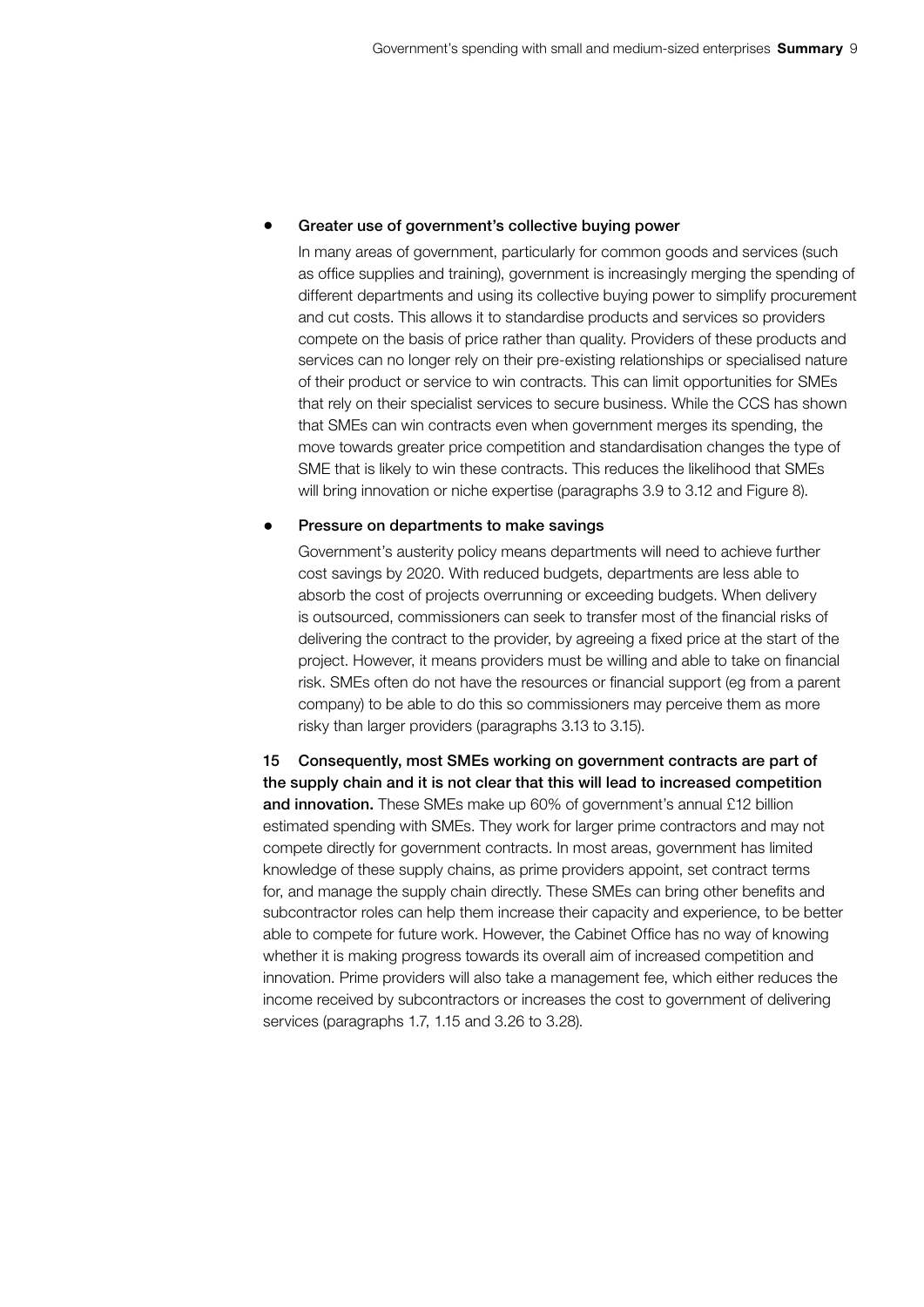16 Some parts of government have identified categories of spending where SMEs can have the most impact on delivery. The CCS expects all departments to try and increase their use of SMEs. We found some examples of commissioners identifying areas where they could make greater use of SMEs. For example, sectors where SMEs are already thriving (eg digital services) or where government is keen to support SMEs to grow (eg construction). Commissioners have developed plans to reduce barriers to bidding in these areas, and make contracting arrangements more SME friendly. For example, Highways England has reduced the lot size for some construction contracts to make them accessible to SMEs (paragraphs 3.16 to 3.25 and 3.29).

17 The fractured nature of government procurement systems makes it harder for the CCS to pursue a more targeted approach for government as a whole. An underlying theme of this report is that government lacks an integrated digital platform for procurement. We reported in 2014 that individual departments do not have systems that integrate information on contracts, payments, and contractor performance. In areas not covered by CCS frameworks, this makes it harder for CCS to assemble information on cross-government spending or contracts and identify areas in which SMEs are making significant contributions to the delivery of government services or have the potential to have a greater impact. Contracts Finder holds information on some of government's contracts, but it depends on public bodies uploading information to it that is currently held in over 200 different procurement portals and the CCS has limited oversight of this data. Since July 2015, the CCS has begun to carry out a small number of spot checks to confirm that public bodies are using Contracts Finder to publicise their contract opportunities.

### Conclusion

18 Over the last five years, the Government has had a clear and sustained focus on the involvement of SMEs in government contracts. Government reported that over 25% of its spending reached SMEs in 2014-15. It now aims to increase this to 33% by 2020. However, we cannot be certain that the amount government spends with SMEs has increased since it set its original target in 2010. As it seeks to increase it further, government needs to think carefully about the full range of risks and opportunities that contracting with SMEs presents, compared to working with larger providers.

19 Government will be more likely to harness the potential benefits of using SMEs if it takes a more focused approach. It currently bases its approach on the assumption that more SMEs will win governement work if there are fewer barriers to SMEs being able to bid. However, wider trends in government contracting mean that, although SMEs can bid for work, they are often not suitable to deliver it. If the government is serious about increasing its use of SMEs, it will need to focus on those areas where SMEs can deliver real benefits. This will take a more concerted effort not only to remove barriers to bidding, but to ensure that what and how government procures achieves the desired benefits of using SMEs.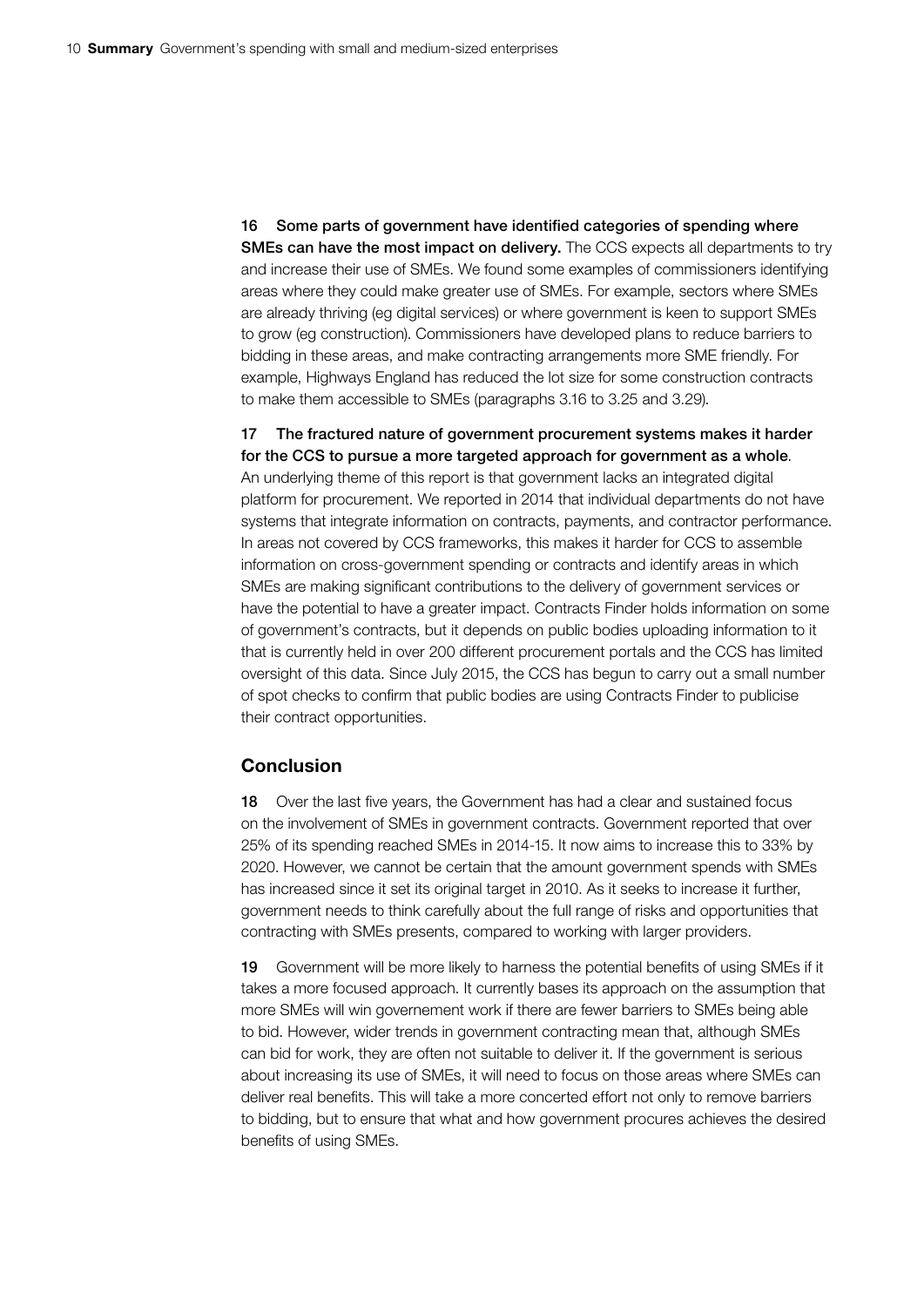## Recommendations

20 To support the CCS in developing its strategy to meet government's 2020 target, we make the following recommendations to the CCS:

### a Taking a more focused approach to achieving the benefits of using SMEs

The CCS needs to move from a generic approach of lifting barriers to SMEs bidding for contracts to an approach that involves working with departments to identify areas where different types of SME can bring the most benefit. It should:

## • Stop changing its basis for estimating SME spending

The CCS should settle on a methodology for 2015-16 and ensure that any subsequent years' data can be compared with this 2015-16 baseline.

## • Identify those areas of government where different providers can bring the most benefits

The CCS should ensure that, as departments develop plans to meet the 2020 target, they are identifying areas of spending where SMEs can have the most impact and the types of providers they would like to encourage in those areas (such as innovative businesses or VCSEs).

## • Use best practice to inform future decisions

The CCS should identify where departments are effectively harnessing the benefits of using SMEs and VCSEs. It should disseminate these across government to help departments to shape their procurement and contracts to maximise the benefits from using these providers.

The CCS should also use this evidence to review the impact of SMEs on the public sector marketplace, to inform its own decisions about the quantitative target and central initiatives.

## • Identify where government needs to have oversight of the relationship between prime contractors and their subcontractors

Government should identify areas where the majority of SMEs will continue to operate within a supply chain. In these areas, it should ensure prime contractors' behaviour does not prevent subcontractors delivering benefits for the public sector. For example, by introducing codes of conduct for prime contractors, or project bank accounts to ensure prompt payments.